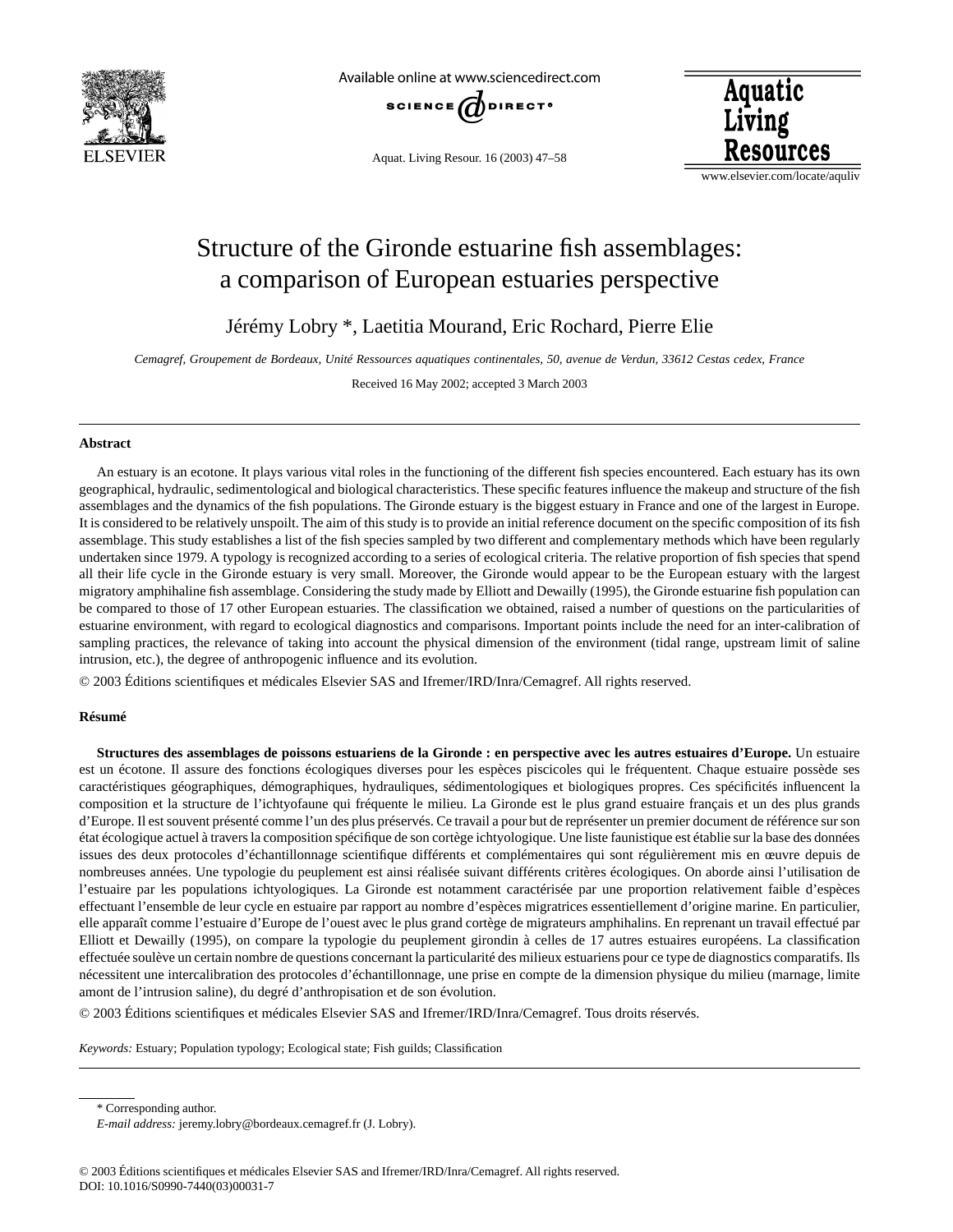#### <span id="page-1-0"></span>**1. Introduction**

Fish communities are more frequently used to assess quality or to monitor environmental changes in estuarine environments (Pomfret et al., 1991; Rebelo, 1992; Thiel et al., 1995; Maes et al., 1998; Marshall and Elliott, 1998; Mathieson et al., 2000; Methven et al., 2001). The estuarine environment, owing to its dual marine and fresh water characteristics, supports a wide faunal diversity (Dreux, 1986; Mauvais and Guillaud, 1994; Bachelet et al., 1997) and its biological productivity is high (Potter et al., 1986; Castel, 1993; Bachelet et al., 1997). Fish assemblages are very varied, composed of true estuarine, amphihaline or euryhaline species (Marchand and Elie, 1983; Elie et al., 1990; Mauvais and Guillaud, 1994; Elliott and Dewailly, 1995; Methven et al., 2001). Estuaries play a vital role in the functioning of both marine and inland aquatic systems by providing many marine, migratory or estuarine species with basic requirements for their life cycle (Potter et al., 1986; Elie et al., 1990), such as key habitats for reproduction, feeding, growth or physiological preparation for migration (Mc Dowall, 1988). Due to their position within the drainage basin, these environments are among the most impacted by human activities (e.g., Hostens and Hamerlynck, 1994; Maes, 2000; Cabral et al., 2001).

The main aim of this study is to provide an initial reference document on the Gironde estuarine fish assemblage. Since the early 1980s, various methods have been implemented to monitor and sample the fauna. However, since Sorbe (1980) and Boigontier and Mounié (1984), no other study has examined the system as a whole. The first step is to provide a description of the fish assemblage based on extensive sampling across space and time. The second step is to compare the Gironde to several other European estuaries by using some of the characteristics of its fish assemblage. Elliott and Dewailly (1995) proposed a classification of 17 European estuaries (excluding Gironde) using the structure of their fish assemblages based on guilds. This work places the results in context with those reported by these authors.

This study, which to a large extent ignores the space and time dimensions of the data, is an initial and preliminary approach to take stock of the ecological status of the Gironde estuary. In a context in which environmental quality tends to be evaluated increasingly in terms of the quality of fish assemblages (Deegan et al., 1997), it seems important to classify each ecosystem in comparison with neighbouring ecosystems of a similar type.

## **2. Materials and methods**

#### *2.1. General presentation of the Gironde estuary*

The Gironde is a macrotidal estuary. The tidal range is 4.5 m at the mouth and over 5 m at Bordeaux. The estuary is the result of the confluence of the Garonne and Dordogne rivers at the Bec d'Ambès. The watershed covers 81,000 km<sup>2</sup> and the mean annual rate of freshwater discharge is around  $1000 \text{ m}^3 \text{ s}^{-1}$  (Allen, 1972; Sottolichio and Castaing, 1999). In this paper, the "Gironde estuary" will mean the area between the upstream salinity limit (Bec d'Ambès) and the ocean (seaward of a transect drawn between Pointe de Grave and Pointe de Suzac; Fig. 1). This area includes a polyhaline sector (salinity between 18 and 30), a mesohaline sector (salinity between 5 and 18) and an oligohaline sector (salinity between 0 and 5), the geographical limits of which vary according to the season (Maurice, 1994).

The study area is 76 km long. It varies in width from 2 km at the Bec d'Ambès to 11 km at its widest part (Mauvais and Guillaud, 1994). Its surface area is approximately  $625 \text{ km}^2$  at high tide. It is the biggest estuary in France and one of the largest in Western Europe. The bottom of the estuary is mainly a mixture of sand and mud, with the sandiest part in the lower sectors and the muddiest part in the upper sectors (Latouche and Jouanneau, 1994). There is a more or less permanent turbidity maximum zone (silt plug) with suspended matter concentrations of about 1 g  $1^{-1}$  at the surface and 10 g  $l^{-1}$  near the bed (Latouche and Jouanneau, 1994; Sottolichio and Castaing, 1999). Owing to the turbidity, primary production is low. However, there is a large plankton biomass (Castel, 1993). There is little pollution as the surrounding area supports limited anthropic activities, predominately tourism and wine-growing (Mauvais and Guillaud, 1994). In 1994, Mauvais and Guillaud estimated that compared to the Seine, Loire, Rhône, Vilaine, Rhine and Po estuaries, the Gironde contained the least phosphates and had



Fig. 1. Location of sampling points and area n the Gironde estuary.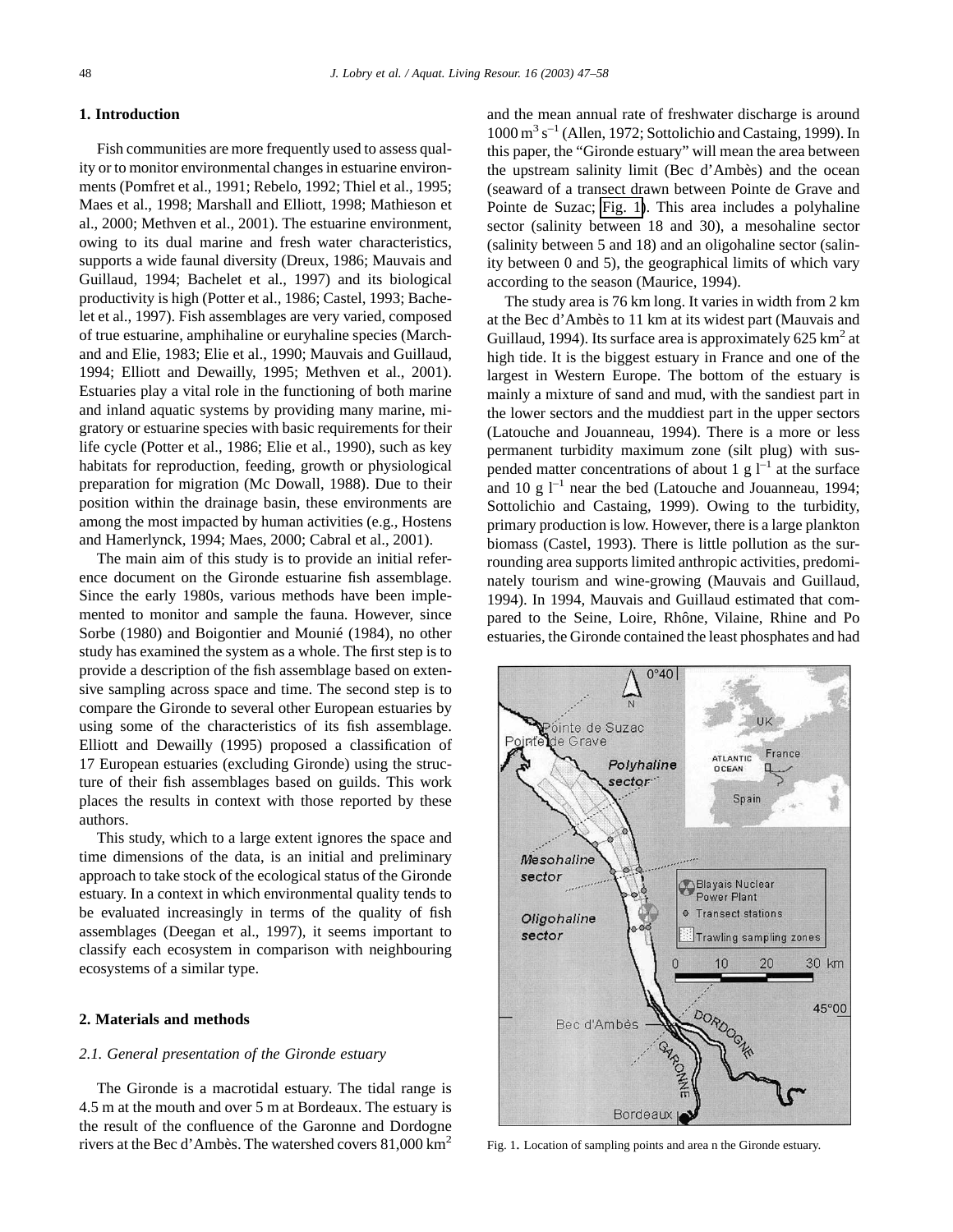<span id="page-2-0"></span>the second lowest nitrogen content (quantity in comparison with the surface of its watershed).

### *2.2. Origin of the data*

As part of the fauna monitoring and surveillance schemes, the waters of the Gironde have been sampled regularly. Data collected have involved the use of two types of sampling methods that utilize different gears.

#### *2.2.1. Frame sampling surveys*

Transect surveys were undertaken at least once a month since 1979 to monitor the smaller components of the estuarine fauna around the Blayais nuclear power plant (Elie and Rochard, 1994; Pronier and Rochard, 1998). The fauna consisted mainly of small fish species or the younger stages of larger species. The sampling stations were located on four transects, which cross the estuary in the mesohaline and oligohaline sectors [\(Fig. 1\)](#page-1-0). Each transect consisted of three surface sites and three benthic sites, one site close to each bank and one on the median axis of the estuary. Surface samples were taken using two  $4.0 \times 1.0$  m rectangular frame nets, fitted either side of the boat. The subconical nets have a stretched mesh of 18 mm in the main section and 2.8 mm in the terminal section. For the benthic samples, a dragnet with  $a 2.0 \times 1.2$  m frame was used. The frame was kept 0.2 m from the bed by runners (Albiges et al., 1985). The net meshes were identical to those used at the surface. Fish caught were preserved in buffered formalin.

## *2.2.2. The trawling sampling surveys*

Trawling was used to monitor the population of European sturgeon (*Acipenser sturio*). This is a rare and endangered European species, which has been sampled (see Rochard, 2001 for details) as part of the European Life Nature programme (Elie, 1997). From 1994, sampling was conducted over most of the estuary [\(Fig. 1\)](#page-1-0). Each trawl lasted an average of 30 min, and 20 benthic trawls were performed per month. Sampling was carried out during the day on the flood or ebb tide using a wide-mouth bottom trawl (terminal mesh 70 mm, vertical opening 3 m, horizontal opening 13 m). The fish were identified, counted, measured and returned to the water (Elie, 1997; Williot et al., 1997).

#### *2.3. Division into ecotrophic guilds*

We used the data from the period 1979–1999 for the frame samples and 1994–1999 for the trawling samples. We compiled a list of the fish species obtained by the two methods and calculated their frequency in the samples. Each species was classified according to the characteristics defined by Elliott and Dewailly (1995). They proposed a classification into ecotrophic guilds according to a series of criteria: vertical distribution, ecological type, reproduction type, substratum preference and food type (Table 1). Using this classification, the Gironde estuary can be compared to 17 European estuaries as described by Elliott and Dewailly [\(Fig. 2\)](#page-3-0). How-

#### Table 1

Definition of the different ecotrophic guilds described by Elliott and Dewailly (1995)

| Guild categories      |           | Guild components                                               |  |  |  |  |  |  |
|-----------------------|-----------|----------------------------------------------------------------|--|--|--|--|--|--|
| Ecological guilds     | ER.       | Truly estuarine resident fish                                  |  |  |  |  |  |  |
|                       | MA        | Marine adventitious visitors                                   |  |  |  |  |  |  |
|                       | CA        | Diadromous migrant fish                                        |  |  |  |  |  |  |
|                       | MS        | Marine seasonal migrant fish                                   |  |  |  |  |  |  |
|                       | MJ        | Marine juvenile migrant fish                                   |  |  |  |  |  |  |
|                       | <b>FW</b> | Freshwater adventitious fish                                   |  |  |  |  |  |  |
| Vertical distribution | P         | Pelagic fish, living in the main water column                  |  |  |  |  |  |  |
| guilds                | B         | Benthic fish, living on or in the substratum                   |  |  |  |  |  |  |
|                       | D         | Demersal fish, living in the water layer just<br>above the bed |  |  |  |  |  |  |
| Substratum            | S         | Sandy bottom                                                   |  |  |  |  |  |  |
| preference guilds     | F         | Soft bottom                                                    |  |  |  |  |  |  |
|                       | R         | Rough bottom                                                   |  |  |  |  |  |  |
|                       | M         | Mixed or various bottom                                        |  |  |  |  |  |  |
|                       | V         | species living above or<br>For<br>among<br>the                 |  |  |  |  |  |  |
|                       |           | vegetation V can be added concurrently to S, F,                |  |  |  |  |  |  |
|                       |           | R, M for species living among the vegetation                   |  |  |  |  |  |  |
|                       |           | on a certain bottom type (SV, FV, RV, MV)                      |  |  |  |  |  |  |
| Feeding guilds        |           | As fish feed on                                                |  |  |  |  |  |  |
|                       | P         | Plankton                                                       |  |  |  |  |  |  |
|                       | I         | Invertebrate                                                   |  |  |  |  |  |  |
|                       | F         | Fish                                                           |  |  |  |  |  |  |
|                       | V         | Aquatic plants                                                 |  |  |  |  |  |  |
|                       | D         | Detritus                                                       |  |  |  |  |  |  |
|                       |           | Possible combinations:                                         |  |  |  |  |  |  |
|                       |           | PS, FS, IS, VS, DS: fishes feeding strictly on                 |  |  |  |  |  |  |
|                       |           | plankton, fishes, etc.                                         |  |  |  |  |  |  |
|                       | CS.       | Carnivorous fish other than PS, IS                             |  |  |  |  |  |  |
|                       | OV        | Omnivorous fish                                                |  |  |  |  |  |  |
|                       | HС        | Fish partly herbivorous, partly carnivorous, but               |  |  |  |  |  |  |
|                       |           | not omnivorous                                                 |  |  |  |  |  |  |
| Reproductive guilds   | V         | Viviparous                                                     |  |  |  |  |  |  |
|                       | W         | Ovoviviparous                                                  |  |  |  |  |  |  |
|                       | О         | Oviparous with:                                                |  |  |  |  |  |  |
|                       | Op        | Pelagic eggs                                                   |  |  |  |  |  |  |
|                       | Og        | Eggs guarded by parents                                        |  |  |  |  |  |  |
|                       | Ob        | Benthic eggs                                                   |  |  |  |  |  |  |
|                       | Os        | Eggs shed/protected in a nest                                  |  |  |  |  |  |  |
|                       | Ov        | Eggs deposited in/stuck to vegetation                          |  |  |  |  |  |  |

ever, we have taken a critical view of this typology, specifically the ecological guilds of the species. Some corrections have therefore been made with regard to the ecology of the fish species present in the Gironde estuary.

## *2.4. Data processing*

The typology obtained can be compared with the typologies formulated by Elliott and Dewailly (1995). Like these authors, we used classification techniques to analyse similarities in fish assemblage structures between estuaries. The results from the two classification methods were compared in order to test the robustness of the patterns obtained.

Initially, we used the same method as Elliott and Dewailly, adding the Gironde to their classification. The technique is based on calculating a matrix of inter-estuarine distances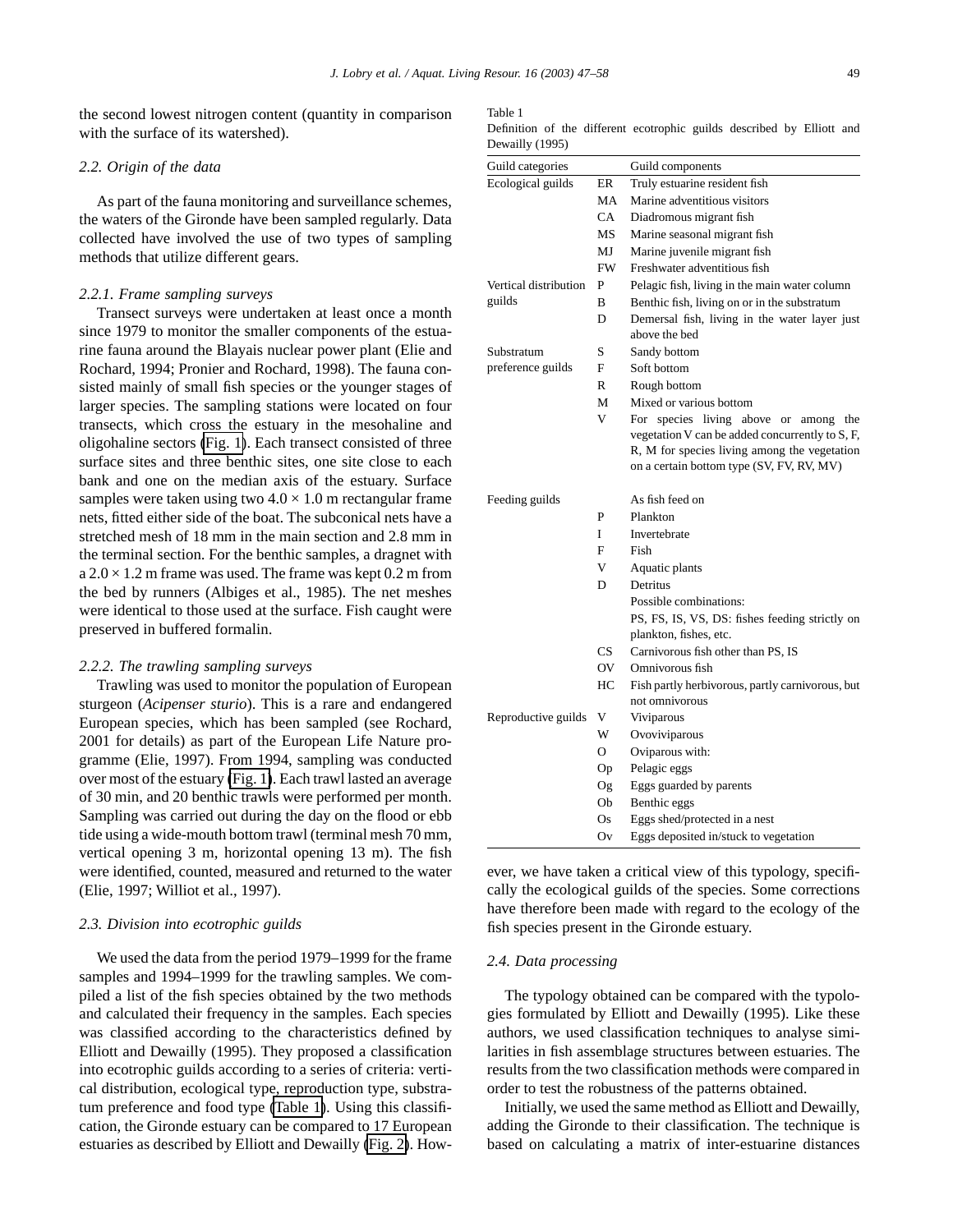<span id="page-3-0"></span>

Fig. 2. Localization of the 17 estuaries analysed by Elliott and Dewailly (1995). We added the Gironde estuary and the Seine estuary.

determined by computing the Bray-Curtis (BC) coefficient (Legendre and Legendre, 1984). From this matrix, we produced a dendrogram using group average sorting. In parallel, a factor-based ascendant hierarchical classification (AHC) was made. This technique was used to classify a set of individuals characterized by their prime factorial coordinates, as created by a factorial analysis procedure. The aggregation criterion used was Ward's criterion.

BC analyses were performed using SYSTAT 10 (SYSTAT 10 Copyright © SPSS Inc., 2000). Spad 4.01 (Spad 4.01 Copyright © CISIA-CERESTA, 1987–1999) was used for AHC.

# **3. Results**

# *3.1. Species identified in the Gironde estuary*

The two sampling databases included 75 fish species [\(Table 2\)](#page-4-0), making the Gironde estuary the second richest of the 18 European estuaries studied. The species were classified into the categories defined by Elliott and Dewailly (1995). Eight species were encountered only in the Gironde were: the spotted bass *Dicentrarchus punctatus*, the pumpkinseed *Lepomis gibbosus*, the black bullhead *Ameiurus melas*, the red mullet *Mullus barbatus*, the painted ray *Raja microocellata*, the cuckoo ray *Raja naevus*, the undulate ray *Raja undulata* and the ombrine *Umbrina cirrosa*. These species were therefore reclassified based on our own knowledge and a review of related literature. We also calculated the frequency of each guild in all the samples for the two sampling methods [\(Table 3\)](#page-5-0).

# *3.2. Relative importance of each guild in the Gironde estuary*

From the list of fish in the Gironde ecosystem, we established the relative importance of each of the guilds in the different categories [\(Fig. 3\)](#page-6-0). The Gironde population typology can be compared to the average typology described by Elliott and Dewailly (1995), based on the 17 estuaries that the authors used as a reference and named the "typical European estuary".

The results were compared between the guilds. A comparison between the proportion of species in each category, in the Gironde, and the average proportion  $\pm$  standard deviation in the 17 estuaries, indicated certain disparities [\(Fig. 4\)](#page-6-0).

- In terms of ecology, the relative proportion of the species that complete their entire life cycle in the estuary is smaller in the Gironde than in other European estuaries. Conversely, the proportion of freshwater species is higher.
- With regard to reproduction, no viviparous species were found in the Gironde, while the proportions of ovoviviparous species and species whose eggs are protected, were higher than in a typical European estuary.
- The proportion of species whose diet is exclusively composed of invertebrates is smaller than in the other estuaries, while the proportion of omnivores was greater.
- The "substrate" category had no distinguishing features compared to the mean of other estuaries.
- In terms of vertical distribution, our data showed more pelagic and demersal species in the Gironde than elsewhere in Europe and proportionally fewer benthic species.

# *3.3. Estuary classification*

The dendrogram produced by Elliott and Dewailly (1995) after combining all guilds together indicated an overall similarity of more than 75%. They described three groups with the Solway, exhibiting slightly different characteristics from all other areas [\(Fig. 5a\)](#page-6-0). The first group contained the Dutch Delta areas (Oosterschelde, Westerschelde, Voordelta) and the Humber. The second group contained the Iberian estuaries and the Loire estuary. The third one consisted of the Wadden Sea (Dutch and German), UK estuaries (such as Forth, Tyne and Mersey) and Scandinavian areas (Isefjord and Oslofjord). But this latter cluster can be divided into two groups with the Tyne, Mersey and Elbe estuaries in one group and the Wadden Sea, the Forth estuary and the Scandinavian areas in the other. The inclusion of the Gironde does little to change the classification obtained by Elliott and Dewailly [\(Fig. 5b\)](#page-6-0), hence fitting the Gironde into the Mersey– Tyne–Elbe group.

Depending on the classification method used, the results were not strictly identical [\(Figs. 5 and 6\)](#page-6-0) but they were relatively similar. The factor-based ascending AHC performed on the data revealed four groups [\(Fig. 6\)](#page-7-0) that were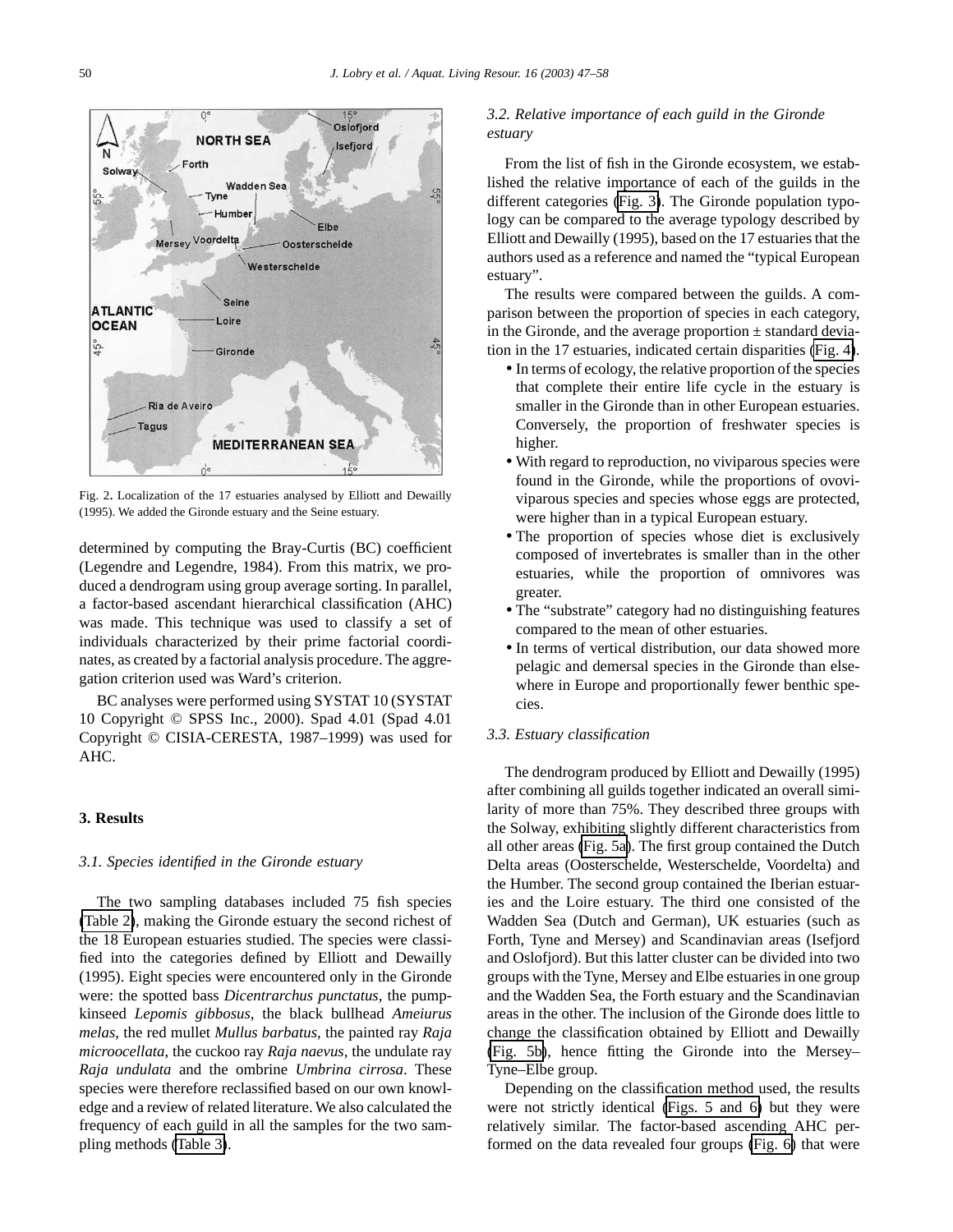# <span id="page-4-0"></span>Table 2

Fish species encountered in the Gironde estuary and guild characteristics from Elliott and Dewailly (1995). See [Table 1](#page-2-0) for explanation of abbreviations. Terminology is conformed to Bauchot and Pras (1980) and Keith and Allardi (2001). For each species, frequency in trawling samples and in frame samples is noted. ++++, frequency >75%; +++, 50–75%; ++, 12.5–50%; +, <12.5%; –, absent

| Scientific name                 | Common name                              | Ecology   | Vertical<br>distribution | <b>Bottom</b> | Food      | Reproduction | Frequency<br>in trawling | Frequency<br>in transect |
|---------------------------------|------------------------------------------|-----------|--------------------------|---------------|-----------|--------------|--------------------------|--------------------------|
|                                 |                                          | CA        | D <sub>00</sub>          |               | IF        | Ob           | samples                  | samples                  |
| Acipenser sturio<br>Alosa alosa | European sturgeon<br>Allis shad          | CA        | $\mathbf P$              | S             | <b>PS</b> | Ob           | $\boldsymbol{+}$<br>$++$ | $+$<br>$++$              |
| Alosa fallax                    | Twaite shad                              | CA        | $\mathbf P$              | $\sqrt{2}$    | CS        | Ob           |                          |                          |
| Anguilla anguilla               |                                          | CA        | B                        | F             | <b>CS</b> | Op           | $^{++}$                  | $^{++}$<br>$++$          |
| Gasterosteus aculeatus          | European eel<br>Three-spined stickleback | CA        | P                        |               | IF        |              | $^{++}$                  |                          |
| Lampetra fluviatilis            | River lamprey                            | CA        | B                        | $\mathbf F$   | FS        | Og<br>Os     |                          | $^{++}$<br>$+$           |
| Liza ramada                     | Thin-lipped grey mullet                  | CA        | ${\bf P}$                |               | HC        |              | $^{+}$<br>$^{++}$        | $++$                     |
| Osmerus eperlanus               | Smelt                                    | CA        | $\mathbf P$              |               | IF        | Op<br>Ob     |                          | $^{++}$                  |
| Petromyzon marinus              | Sea lamprey                              | CA        | B                        | $\mathbf F$   | FS        | Os           | $^{+}$                   | $\! + \!\!\!\!$          |
| Salmo salar                     | Atlantic salmon                          | CA        | $\mathbf{P}$             |               | <b>CS</b> | Os           | $^{+}$                   | $^{+}$                   |
| Salmo trutta                    | Sea trout                                | CA        | ${\bf P}$                |               | <b>CS</b> | Os           | $^{+}$                   | $^{+}$                   |
| Ammodytes tobianus              | Lesser sand eel                          | ER        | B                        | S             | <b>PS</b> | Ob           |                          | $^{+}$                   |
| Gobius niger                    | Black goby                               | ER        | B                        | FV            | <b>CS</b> | Ob           |                          | $^{+}$                   |
| Nerophis ophidion               | Straight-nosed pipefish                  | ER        | D                        | MV            | IS        |              |                          | $^{+}$                   |
|                                 | Flounder                                 | ER        | B                        | $\mathbf F$   | IF        | Og           |                          |                          |
| Platichthys flesus              |                                          | ER        | B                        |               | IS        | Op           | $^{++}$                  | $^{+}$                   |
| Pomatoschistus minutus          | Sand goby                                |           |                          | S             |           | Ob           |                          | $+++++$                  |
| Syngnathus rostellatus          | Nilsson's pipefish                       | ER        | B                        | SV            | IS        | Os           |                          | $^{+++}$                 |
| Abramis brama                   | Common bream                             | FW        | D                        | MV            | CS        | Ov           |                          | $+$                      |
| Ameiurus melas                  | <b>Black bullhead</b>                    | FW        | B                        | $\mathbf F$   | HC        | Ob           | $^{+}$                   |                          |
| Barbus barbus                   | Barbel                                   | <b>FW</b> | D                        | S             | CS        | Ob           |                          |                          |
| Blicca bjoerkna                 | Silver bream                             | FW        | $\mathbf P$              |               | HC        | Ov           |                          | $^{+}$                   |
| Carassius carassius             | Crucian carp                             | FW        | ${\bf P}$                |               | <b>OV</b> | Ov           | $\! + \!\!\!\!$          |                          |
| Cottus gobio                    | <b>Bullhead</b>                          | FW        | B                        | R             | IF        | Og           |                          |                          |
| Cyprinus carpio                 | Common carp                              | FW        | D                        | MV            | OV        | Ov           | $^{+}$                   |                          |
| Esox lucius                     | Pike                                     | FW        | D                        | MV            | IF        | Op           |                          | $^{+}$                   |
| Gambusia affinis                | Mosquito fish                            | FW        | D                        | ${\bf R}$     | IS        | W            |                          | $^{+}$                   |
| Lepomis gibbosus                | Pumpkinseed                              | FW        | P                        |               | IS        | Ov           |                          |                          |
| Perca fluviatilis               | Perch                                    | FW        | ${\bf P}$                |               | CS        | Ov           | $^{+}$                   |                          |
| Rutilus rutilus                 | Roach                                    | FW        | $\mathbf{P}$             |               | HC        | Ov           | $^{+}$                   | $^{+}$                   |
| Scardinius erythrophthalmus     | Rudd                                     | FW        | $\mathbf P$              |               | CS        | Ov           |                          | $^{+}$                   |
| Stizostedion lucioperca         | Zander                                   | <b>FW</b> | D                        | ${\bf R}$     | IF        | Ob           | $^{+}$                   | $\! + \!\!\!\!$          |
| Tinca tinca                     | Tench                                    | <b>FW</b> | $\mathbf P$              |               | <b>CS</b> | Ov           |                          | $^{+}$                   |
| Argyrosomus regius              | Meagre                                   | MA        | ${\bf P}$                |               | IF        | Op           | $^{++}$                  | $^{+}$                   |
| Conger conger                   | Conger eel                               | MA        | B                        | ${\bf R}$     | IF        | Op           | $^{+}$                   |                          |
| Galeorhinus galeus              | Tope                                     | MA        | $\mathbf D$              | S             | IF        | W            |                          |                          |
| Hippocampus hippocampus         | Short-snouted seahorse                   | MA        | D                        | MV            | IS        | W            |                          | $\! + \!\!\!\!$          |
| Labrus bergylta                 | <b>Ballan</b> wrasse                     | MA        | $\mathbf D$              | <b>RV</b>     | IS        | Os           |                          | $\! + \!\!\!\!$          |
| Lophius piscatorius             | Angler fish                              | MA        | B                        | M             | FS        | <b>Os</b>    | $\! + \!\!\!\!$          |                          |
| Merluccius merluccius           | Hake                                     | МA        | D                        | M             | FS        | Op           | $\! + \!\!\!\!$          |                          |
| Mullus barbatus                 | Striped mullet                           | MA        | B                        | $\mathbf S$   | IF        | Op           | $\boldsymbol{+}$         |                          |
| Mullus surmuletus               | Red mullet                               | MA        | B                        | ${\bf R}$     | IS        | Op           |                          | $+$                      |
| Raja clavata                    | Thornback ray                            | MA        | B                        | S             | IS        | <b>Os</b>    | $^{+}$                   |                          |
| Raja microocellata              | Painted ray                              | MA        | $\, {\bf B}$             | $\mathbf F$   | IF        | <b>Os</b>    | $^{+}$                   |                          |
| Raja naevus                     | Cuckoo ray                               | MA        | B                        | $\mathbf F$   | IS        | <b>Os</b>    | $^{+}$                   |                          |
| Raja undulata                   | Undulate ray                             | MA        | B                        | $\mathbf F$   | IF        | <b>Os</b>    | $^{+}$                   |                          |
| Scomber scombrus                | Mackerel                                 | MA        | $\, {\bf P}$             | $\sqrt{2}$    | IF        | Op           | $^{+}$                   |                          |
| Solea lascaris                  | Sand sole                                | MA        | D                        | ${\bf F}$     | <b>IS</b> | Op           | $^{+}$                   |                          |
| Sparus aurata                   | Gilt-head                                | MA        | B                        | <b>FV</b>     | <b>OV</b> | Ob           | $^{+}$                   |                          |
| Torpedo marmorata               | Marbled electric ray                     | MA        | $\, {\bf B}$             | S             | IF        | <b>Os</b>    | $\! + \!\!\!\!$          |                          |
| Trachurus trachurus             | Horse mackerel                           | MA        | D                        | S             | IF        | Op           | $^{+}$                   | $+$                      |
| Atherina presbyter              | Sand smelt                               | MJ        | $\mathbf{P}$             | $\sqrt{2}$    | IF        | Ov           |                          | $+$                      |
| Clupea harengus                 | Herring                                  | MJ        | $\, {\bf P}$             | $\sqrt{2}$    | IF        | Ob           | $+$                      | $+$                      |
| Dicentrarchus labrax            | <b>Bass</b>                              | MJ        | $\mathbf D$              | M             | IF        | Op           | $++$                     | $^{++}$                  |
| Dicentrarchus punctatus         | Spotted bass                             | MJ        | D                        | М             | IF        | Op           | $^+$                     | $+$                      |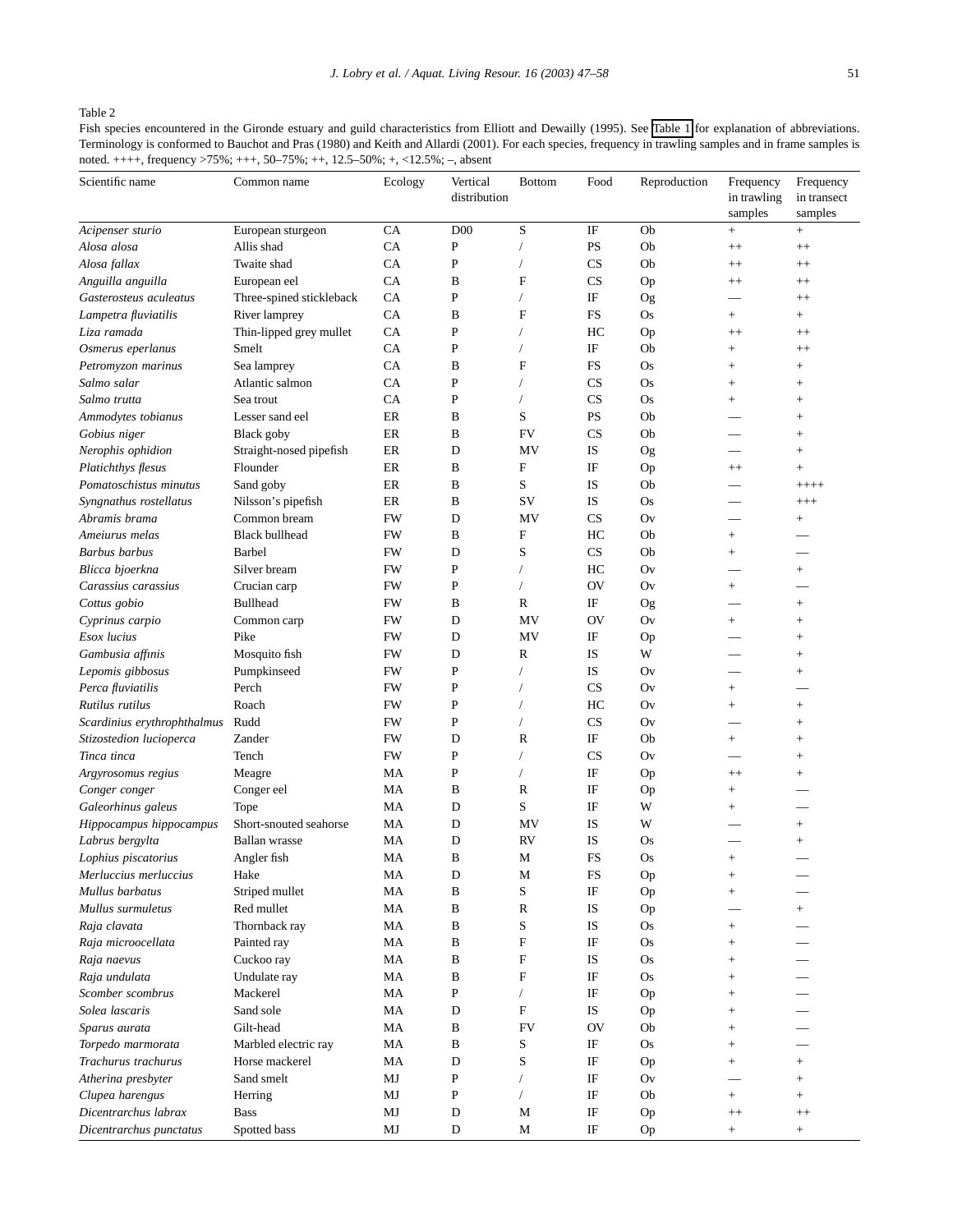<span id="page-5-0"></span>

| Table 2     |
|-------------|
| (continued) |

| Scientific name         | Common name              | Ecology | Vertical<br>distribution | <b>Bottom</b> | Food           | Reproduction | Frequency<br>in trawling<br>samples | Frequency<br>in transect<br>samples |
|-------------------------|--------------------------|---------|--------------------------|---------------|----------------|--------------|-------------------------------------|-------------------------------------|
| Dicologlossa cuneata    | Wedge sole               | MJ      | D                        | S             | <b>IS</b>      | Ob           |                                     |                                     |
| Diplodus sargus         | White seabream           | MJ      | D                        | MV            | OV             | Ob           | $+$                                 |                                     |
| Gadus morhua            | $\mathrm{Cod}$           | MJ      | D                        | F             | IF             | Op           | $+$                                 |                                     |
| Merlangius merlangus    | Whiting                  | MJ      | D                        | $\mathbf{F}$  | IF             | Ob           | $++$                                | $^{+}$                              |
| Pleuronectes platessa   | Plaice                   | MJ      | B                        | $\mathbf{F}$  | <b>IS</b>      | Op           | $+$                                 |                                     |
| Psetta maxima           | Turbot                   | MJ      | B                        | F             | <b>FS</b>      | Op           | $^{+}$                              | $^{+}$                              |
| Scophthalmus rhombus    | <b>Brill</b>             | MJ      | B                        | F             | IF             | Ob           | $^{+}$                              |                                     |
| Solea senegalensis      | Senegalese sole          | MJ      | D                        | F             | <b>IS</b>      | Ob           | $+$                                 |                                     |
| Solea vulgaris          | Sole                     | MJ      | B                        | F             | <b>IS</b>      | Op           | $++$                                | $+$                                 |
| Spondyliosoma cantharus | Black seabream           | MJ      | B                        | MV            | O <sub>V</sub> | Og           | $+$                                 |                                     |
| Trigla lucerna          | Tub gurnard              | MJ      | D                        | F             | IF             | Ob           | $+$                                 |                                     |
| Trisopterus luscus      | Bib                      | MJ      | D                        | M             | IF             | Ob           | $+$                                 |                                     |
| Umbrina cirrosa         | Shi drum                 | MJ      | D                        | <b>SR</b>     | IF             | Op           | $^{+}$                              | $^{+}$                              |
| Belone belone           | Garpike                  | MS      | P                        |               | IF             | Ov           | $+$                                 | $^{+}$                              |
| Chelon labrosus         | Thick-lipped grey mullet | MS      | D                        | <b>RV</b>     | CS             | Op           | $+$                                 |                                     |
| Ciliata mustela         | Five-bearded rockling    | MS      | B                        | M             | IF             | Op           | $+$                                 | $^{+}$                              |
| Dasyatis pastinaca      | Sting ray                | MS      | B                        | F             | IF             | W            | $+$                                 |                                     |
| Engraulis encrasicolus  | European anchovy         | MS      | P                        |               | <b>PS</b>      | Op           | $+$                                 | $++$                                |
| Liza auratus            | Golden mullet            | MS      | P                        |               | HC             | Op           | $^{+}$                              |                                     |
| Sardina pilchardus      | Pilchard                 | MS      | P                        |               | CS             | Op           | $+$                                 | $^{+}$                              |
| Sprattus sprattus       | Sprat                    | MS      | P                        |               | <b>PS</b>      | Op           | $^{+}$                              | $++$                                |

approximately the same as those obtained using similarity analysis (BC). There are, however, several points to note:

- The Solway, which is clearly distinguishable from all the other estuaries in the BC similarity analysis, is in the same group as the Dutch estuaries (Oosterschelde, Westerschelde and Voordelta) and the Humber in the AHC.
- The right-hand section of the two dendrograms is ostensibly different: the variance breakdown is not the same using the two methods, but both arrive at the same four final groups.
- It should be noted that the three final groups distinguished by Elliott and Dewailly cannot be superimposed on the results obtained with the AHC.
- The Loire estuary changed group in the AHC. On the factorial maps [\(Fig. 6a\)](#page-7-0), the Loire is in an intermediate position between the Iberian estuaries (Tagus, Ria de Aveiro and El Abra) and the Mersey–Tyne–Elbe group. It can also be seen that El Abra is clearly different from the other estuaries.

Table 3

Frequencies of each ecological guild in the lower (Low), middle (Mid) and the upper (Upp) parts of the estuary, in the samples. ++++, >75%; +++, 50–75%; +++  $12.5-50\%; +, < 12.5\%; -, 0\%$ 

| Ecological guilds                | Winter |         |        | Spring |         |         | Summer  |         |         | Autumn      |          |         | Total   |
|----------------------------------|--------|---------|--------|--------|---------|---------|---------|---------|---------|-------------|----------|---------|---------|
|                                  | Low    | Mid     | Upp    | Low    | Mid     | Upp     | Low     | Mid     | Upp     | Low         | Mid      | Upp     |         |
| (a) Small fish fauna             |        |         |        |        |         |         |         |         |         |             |          |         |         |
| Diadromous species (CA)          | Ø      | $++++$  | $++++$ | Ø      | $++++$  | $+++++$ | Ø       | $++++$  | $+++++$ | Ø           | $++++$   | $++++$  | $++++$  |
| Estuarine resident species (ER)  | Ø      | $+++++$ | $++++$ | Ø      | $++++$  | $++++$  | Ø       | $+++++$ | $++++$  | Ø           | $++++$   | $++++$  | $+++++$ |
| Freshwater species (FW)          | Ø      |         | $+$    | Ø      | $+$     | $+$     | Ø       | $^{+}$  | $^{+}$  | Ø           | $+$      | $+$     | $+$     |
| Marine adventitious species (MA) | Ø      |         |        | Ø      |         | $+$     | Ø       |         |         | Ø           |          |         | $+$     |
| Marine juvenile species (MJ)     | Ø      | $++$    | $++$   | Ø      | $++$    | $++$    | Ø       | $^{++}$ | $++$    | Ø           | $++$     | $++$    | $++$    |
| Marine seasonal species (MS)     | Ø      | $++$    | $+$    | Ø      | $+++$   | $++$    | Ø       | $++++$  | $+++$   | $\emptyset$ | $^{+++}$ | $^{++}$ | $++$    |
| (b) The larger fish fauna        |        |         |        |        |         |         |         |         |         |             |          |         |         |
| Diadromous species (CA)          | $+++$  | $+++$   | $+++$  | $++$   | $+++$   | $+++$   | $++$    | $^{++}$ | $+++$   | $+++++$     | $^{+++}$ | $+++$   | $+++$   |
| Estuarine resident species (ER)  | $+++$  | $+++$   | $++$   | $++$   | $+++$   | $++$    | $++$    | $+++$   | $++$    | $++$        | $+++$    | $++$    | $++$    |
| Freshwater species (FW)          |        | $+$     | $^{+}$ |        | $+$     | $^{+}$  |         | $^{+}$  | $^{+}$  |             | $+$      | $+$     | $+$     |
| Marine adventitious species (MA) | $++$   | $^{++}$ | $++$   | $++++$ | $^{++}$ | $++$    | $+++++$ | $^{++}$ | $++$    | $++$        | $++$     | $++$    | $++$    |
| Marine juvenile species (MJ)     | $+++$  | $+++$   | $+++$  | $++$   | $+++$   | $+++$   | $++$    | $^{++}$ | $+++$   | $+++$       | $^{+++}$ | $+++$   | $+++$   |
| Marine seasonal species (MS)     | $++$   | $+$     | $++$   | $^{+}$ | $+$     | $^{+}$  | $+$     | $^{+}$  | $^{+}$  | $++$        | $++$     | $++$    | $++$    |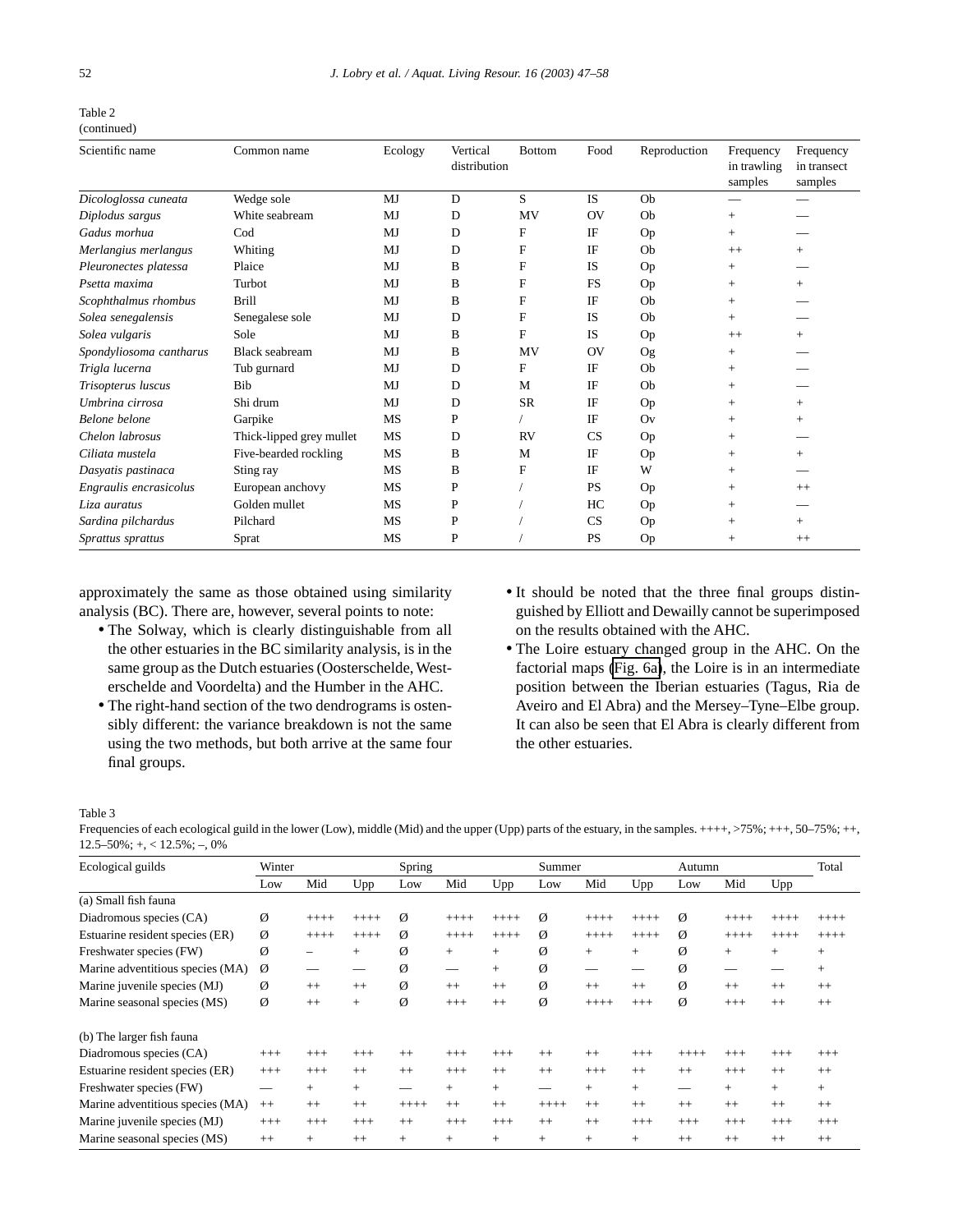El Abra (Sp)

<span id="page-6-0"></span>

Fig. 3. Structure of the fish assemblages in the Gironde estuary. Percentage of each of the components of Elliott and Dewailly's guilds (1995) in the Gironde estuary. Abbreviations are listed in [Table 1.](#page-2-0)



Fig. 5. Cluster analyses based on Bray-Curtis similarity index. (a) Without the Gironde estuary. (b) With the Gironde estuary.



Fig. 4. Comparison of the structure of the Gironde estuarine fish assemblage to Elliot and Dewailly's typical european estuary. The mean percentage ± standard deviation of the guild components for the typical european estuary is represented. Abbreviations are listed in [Table 1.](#page-2-0) Main differences are indicated by\*.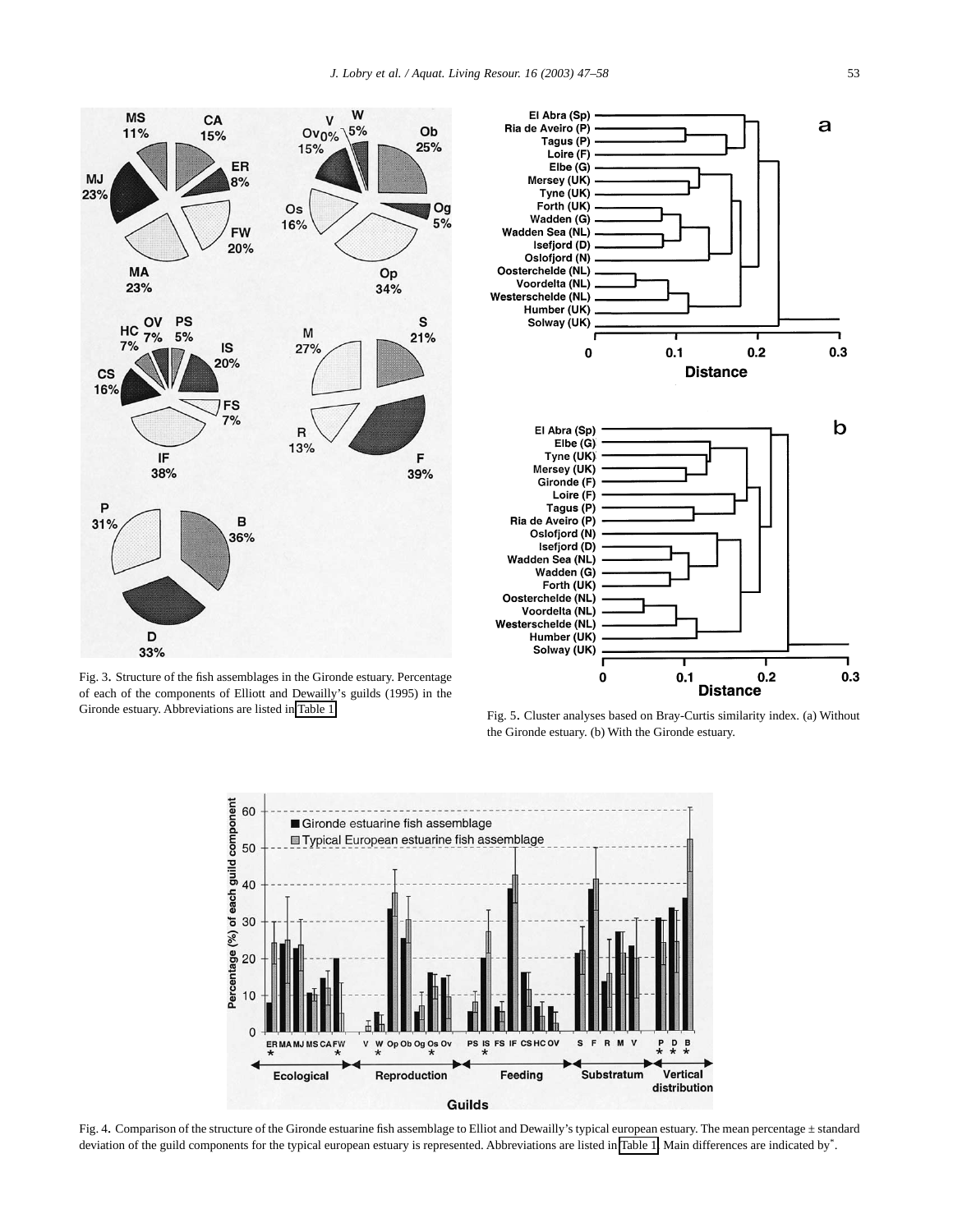<span id="page-7-0"></span>

Fig. 6. Factor analyses and corresponding classifications based on Ward criterion.

The group that is composed of the Elbe, Tyne, Mersey, Loire and Gironde mainly differs from the other three groups on three criteria: the importance of freshwater species, a small proportion of species that spend their entire cycle in the estuary and a high proportion of pelagic species.

## **4. Discussion**

## *4.1. Back to the guild concept*

In a relatively large-scale comparison such as this one, the need to go beyond the strictly systematic level to investigate the functional dimension of species has led to the use of the guild concept (Ramade, 1993). The utility of the guild concept as a tool for understanding and simplifying the structure of complex ecosystems such as estuaries is well recognized (Garrison and Link, 2000; Link, 2002). It is widely used in estuarine fish assemblage studies (Pomfret et al., 1991; Rebelo, 1992; Hamerlynck and Hostens, 1994; Hostens and Hamerlynck, 1994; Thiel et al., 1995; Maes et al., 1998; Marshall and Elliott, 1998; Mathieson et al., 2000; Cabral et al., 2001; Thiel and Potter, 2001) even if the original meaning

#### Table 4

Ecological guilds encountered in the Gironde estuary. We display only the species in which ecological group is different from [Table 2.](#page-4-0) M, marine fish; FW, freshwater fish; ER, estuarine resident fish; CA, diadromous migrant fish

| Scientific name           | <b>Elliott and Dewailly</b><br>ecological type | Ecological type in the<br>Gironde estuary |
|---------------------------|------------------------------------------------|-------------------------------------------|
| Ammodytes tobianus        | ER                                             | М                                         |
| Gasterosteus aculeatus    | CA.                                            | FW                                        |
| Nerophis ophidion         | ER                                             | М                                         |
| <b>Platichthys flesus</b> | ER                                             | CA.                                       |
| Syngnathus rostellatus    | ER                                             | м                                         |

(Simberloff and Dayan, 1991) was much more restrictive than the definition we use in this study: a guild was defined as "a group of species that exploit the same class of environmental resources in a similar way" (Root, 1967 in Simberloff and Dayan, 1991). The term as used in this study incorporates the widest meaning of "functional group" and is similar to that used by Elliott and Dewailly (1995). It has the advantage of providing some indication of the extent to which a particular species uses an estuary. However, some reservations need to be mentioned. Assigning an ecophysiological characteristic to a species as in this study is highly subjective. Elliott and Dewailly have stressed in their article, that it means making the assumption that each species belongs to the same guilds in every environment in which it is found. The authors' classification may therefore be criticized, but it does have the great advantage of standardizing the task. Here, we have simply made a few additions regarding the ecological types of the species found in the Gironde without questioning the results given above (Table 4 and Fig. 7). Whether this classification will withstand the test of time is also debatable. A species may change guilds during its lifetime, growth cycle, year, and even during the day. Including the dimensions of space and time would be a valuable follow-up study to this piece of work. The concept of guild itself is, however, particularly useful in the estuarine context, but doubtless requires spatial and temporal reference in fluctuating transitional environments such as in estuaries.

This study can be considered to be an initial approach to the concept of the ecological niche in Odum's terms (1971). It makes it possible to examine two types of results: the use of the Gironde estuary by fish assemblages and the position of the Gironde among its European neighbours in terms of the specific composition of its fish fauna.



Fig. 7. Ecological guilds in the Gironde estuary with respect to Table 4.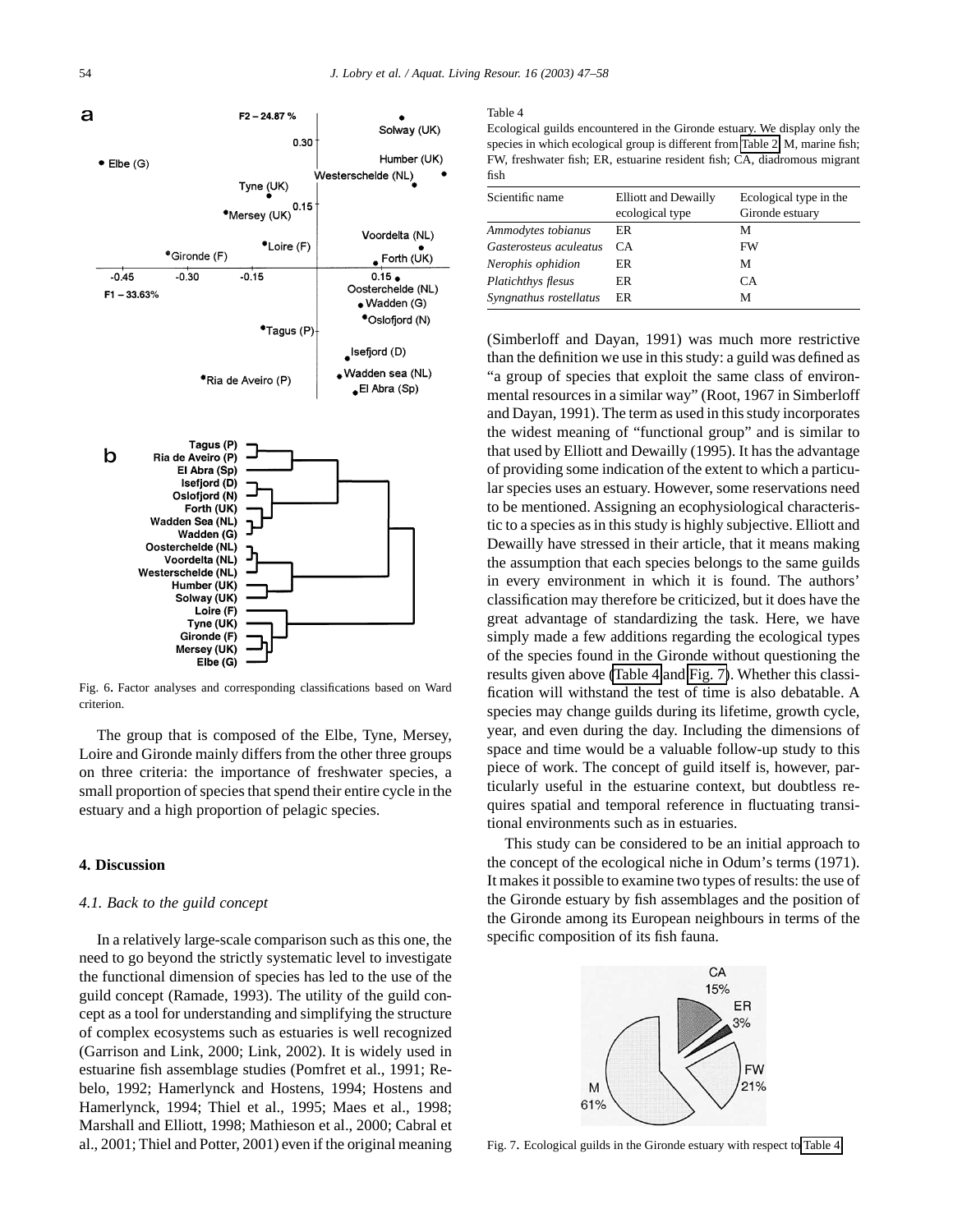#### *4.2. The use of the Gironde estuary by fish*

#### *4.2.1. A rich and varied environment*

The Gironde is a particularly unspoilt estuary (Mauvais and Guillaud, 1994) with a rich array of species. It also has the distinction of being the European estuary with the largest assemblage of migratory amphihaline fish (European eel, flounder, mullet, sea lamprey, river lamprey, European sturgeon, Atlantic salmon, sea trout, smelt, allis shad and twaite shad), making the Gironde a good reference estuary.

We shall simply compare the composition of the Gironde estuary's fish population to that of an average European estuary. While, overall the differences were minimal (the average estuary appears to be fairly representative), we would like to point out that the structure of the Gironde's fish assemblages differs from that of the average of the 17 European estuaries on several counts. We will discuss some points which, in our view, may be partly explained by the use of the estuary by those fish species that frequent it.

#### *4.2.2. A temporary living environment*

Relatively few species (8%) spend their entire life cycle in the Gironde. Among them, only the sand goby *Pomatoschistus minutus* is frequently found (Boigontier and Mounié, 1984). The Gironde estuary, therefore appears to be a temporary biotope for most species; 49% of the fish species found are present temporarily but regularly (juvenile migratory species, seasonal, catadromous or anadromous species). Marine adventitious species (MA) appear in the estuarine zone during spring and summer in the lower and middle parts of the estuary, when environmental conditions and salinity are particularly suitable. Marine seasonal species (MS) and most of marine juvenile species (MJ) occur in the Gironde estuary during summer and autumn, when salinity conditions are still favourable and when major predators are no longer present.

# *4.2.3. An environment that fulfils different types of ecological functions*

The estuary seems to be a special environment that fulfils different types of ecological functions for different species. It is used as a corridor by amphihaline species –e.g., *Acipenser sturio* (Rochard et al., 2001), shad *Alosa fallax* and *Alosa alosa* (Rochard, 2001)–and enables them to gradually adapt to the change in salinity. It plays an important role in a trophic aspect for most seasonal or occasional migrants. Like other estuaries, it acts as a nursery ground (23% of juvenile migratory species). This is particularly true for the sole *Solea vulgaris* and *Solea senegalensis*. The high level of turbidity in the Gironde could also provide protection for the larval and juvenile stages against predation, as mentioned by Maes et al. (1998) for the Zeeschelde estuary. The above points indicate that this estuary is a place of transition and migratory route and can be regarded as a transitory key habitat as defined by Gili (2002).

#### *4.2.4. Indicators of physical and environmental aspects*

The Gironde's high turbidity is a major limiting factor in the development of phytoplankton in the estuary; thus, very few fish species with strict phytoplankton diets are found.

# *4.3. Importance of sampling*

The two methods do not sample the same species in a similar manner [\(Table 2\)](#page-4-0). Several differences in terms of presence and frequency of the different species are noticeable. The sampling methods used in the Gironde seem to be fairly complementary in the size range of fish sampled and in their sampling of the whole water body. This is not necessarily the case for the other estuaries, such as the Loire (Marchand and Elie, 1983). Compared to the Loire, our sample appears to be weighted more towards the pelagic part of the fish population. Owing to the use of the surface frames in the transect surveys and the wide-mouth trawl in the trawl surveys, our samples contained 31% pelagic species, while the data from other estuaries indicated an average of around 25%. Many estuary samples have been obtained using an otter trawl (Marchand and Elie, 1983; Hostens and Hamerlynck, 1994; Elliott and Dewailly, 1995) or beach seine (Thiel et al., 1995). Otter trawls, which are designed to target flatfish (Rogers et al., 1998; Riou et al., 2001), induce a significant underestimation of the pelagic component.

The space–time dimension of the sampling also plays an important role. Species richness as a function of sampling effort increases up to a theoretical threshold (Frontier, 1983; Dallot, 1998). The probability of capturing an additional species, therefore, increases with the surface area of the zone under exploration and the number of samples taken. So, spatially, while small estuarine fauna may not be picked up in the downstream area, the trawl surveys covered the entire area from the sea to the river, from the polyhaline to the oligohaline sectors. The salinity ranged from 30 to 0, and it is thus not surprising to find such a large proportion of freshwater species. The range of sampling, in the other estuaries under comparison, is not necessarily as extensive. This is particularly the case for the Loire (Marchand and Elie, 1983). Similarly, our data come from a relatively long time series (20 years for the small fish fauna, 5 years for the larger). The number of samples is therefore high (over 6700 frame samples and 1300 trawls). Consequently, it is not surprising that the number of species found in the Gironde (75) is the second highest of the 18 estuaries studied.

The issue of sampling is widely discussed in Elliott and Dewailly (1995). It would seem vital in comparative studies to take account of the bias introduced by different sampling methods. For instance, the book by Elliott and Hemingway (2002) discusses the validity and effectiveness of the different sampling techniques in more detail.

#### *4.4. The Gironde compared to other European estuaries*

As in most typological analyses, the choice of method and aggregation criteria is difficult and is obviously debatable.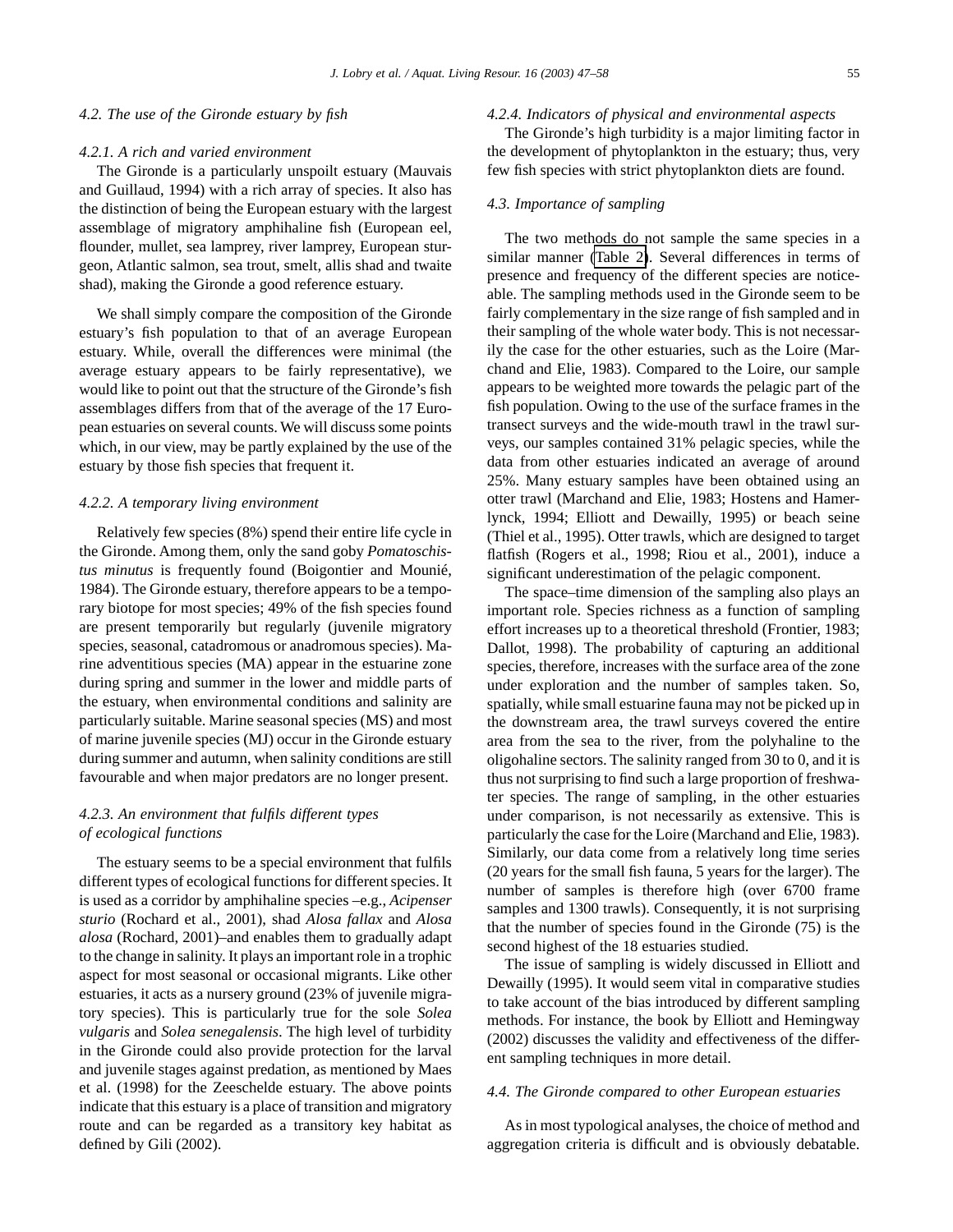The introduction of the Gironde does not to any extent affect the groups previously defined by Elliott and Dewailly (1995), whatever the method used. The clusters obtained appear relatively coherent and robust.

With the exception of the Solway, the BC classification obtained by Elliott and Dewailly (1995) featured three main groups: the first group containing the estuaries of the Dutch delta area (Oosterschelde, Westerschelde, Voordelta) and the Humber, a second comprising the French and Iberian estuaries, and a group described as representing North-Western Europe. Without mentioning gradients, the authors argued that fish assemblage structures reflected major differences in latitude. This is essentially a biogeographical interpretation and should be discussed. Initially, the classifications obtained with our two techniques give similar results insofar as they produce four groups, but the AHC does not produce the three groups found by Elliott and Dewailly. In particular, the Elbe, Tyne and Mersey form a separate group in the AHC, that is further supported when the Gironde is included in the analysis. Both techniques put the Gironde in the latter group of estuaries. A uniquely regional explanation for this would then seem unconvincing. Several hypotheses provide possible discriminating criteria that could explain the differences in assemblages. The criteria could be useful in comparisons between estuaries.

#### *4.4.1. The physical dimension*

Differences in size or morphology could partly explain ecological differences. Such criteria influence hydrology, salinity, the upstream saltwater penetration limit and the boundary of the external estuary. The latter concept is particularly interesting. It is not easy to quantify the influence (through freshening and turbidity) of an estuary on the coastal environment.Yet, several zones usually designated as estuaries may be "external estuaries". One example is the Voordelta, which is a coastal zone under the varying influence of the Rhine and Maas in the north and the Scheldt in the south (Hostens and Hamerlynck, 1994). It is therefore important to clearly demarcate and describe the system. Thus, for Roy et al. (2001), it is probably much more effective—if a comparative analysis is to be taken further—to include criteria, such as tidal range and upstream limit of saline intrusion, the surface area of the estuary, the substrate composition and turbidity. In this way, despite the fact that they are in the same geographical area, it is not surprising that the Dutch estuaries should be in the same group, as they have similar morphologies and are subject to the same level of marine influence.

Also, the Ria de Aveiro, which is here considered to be an estuary, is often described as a coastal lagoon (Rebelo, 1992). Similarly, it is debatable whether the mouth of the Rhine, which appears to have more of a delta morphology and located close to an amphidromic point of the North Sea can really qualify as an estuary, and thus be compared to conventional estuaries such as the Loire, Tyne or the Gironde. It is clear that the very definition of the concept of an estuary is important (Elliott and McLusky, 2002).

#### *4.4.2. The history of the environment*

Channel dredging, port facilities, gravel extraction, fishing, waste discharges, chemical and bacteriological contamination all have direct, or localized, impact to different extents and affect the distribution and dynamics of the biological assemblages they reach, even though the consequences of these activities are difficult to evaluate. The degree of anthropogenic influence on an estuary is an important criterion that is worthwhile associating with the history of Man's influence on the environment. This helps to characterize the change in the environment related to anthropogenic impact. One example is the spectacular change that has occurred on the banks of the Seine estuary, following the creation of navigation channels and artificial tidal flat (Bessineton, 1997). In contrast, there are now proposals to restore the environmental quality of estuaries such as the Elbe (Thiel et al., 1995). Examination of historical data also helps to identify species that may previously have been present in the environment. An often-quoted example in the Gironde region is the harbour porpoise (*Phocoena phocoena*), which was once frequently seen in the estuary (Laporte, 1853), particularly in the spring, but which has now totally disappeared (Wolff, 2000), although it is still found in the sea, albeit in smaller numbers. Also in the Gironde, the smelt *Osmerus eperlanus* has become much less abundant over the last 15 years (Pronier and Rochard, 1998). The disappearance of fish species from particular areas or the arrival of new ones may reveal changes in environmental quality in its widest sense.

# **5. Conclusion**

Based on the structure of the Gironde estuarine fish assemblages, this study provides an initial indication of the ecological state of that environment. It has also made it possible to place the Gironde in relation to other major European estuaries and to make comparisons between them. In that, the study is part of the current trend in aquatic ecology research, which aims to use biocoenoses in general and ecological communities in particular (especially fish communities) as an indicator of environmental quality. The new European Water Framework Directive (EU, 2000) uses the same philosophy. A notable example of this type of approach is the work done to create a biotic index for estuarine environments on the western seaboard of the United States (Deegan et al., 1997).

Obviously, this view of estuarine populations, which takes account of neither time nor space, is still insufficient in an environment with high seasonal fluctuations, where the salinity gradient is an important factor in structuring communities (Rebelo, 1992; Hostens and Hamerlynck, 1994; Thiel et al., 1995; Maes et al., 1998; Maes, 2000).

Finally, this work raises a number of questions on the ecological diagnosis of estuaries. Important points include: the need for inter-calibration of sampling practices and definitions, the advantage of fairly extensive spatial and historical coverage and the inclusion of certain criteria for compari-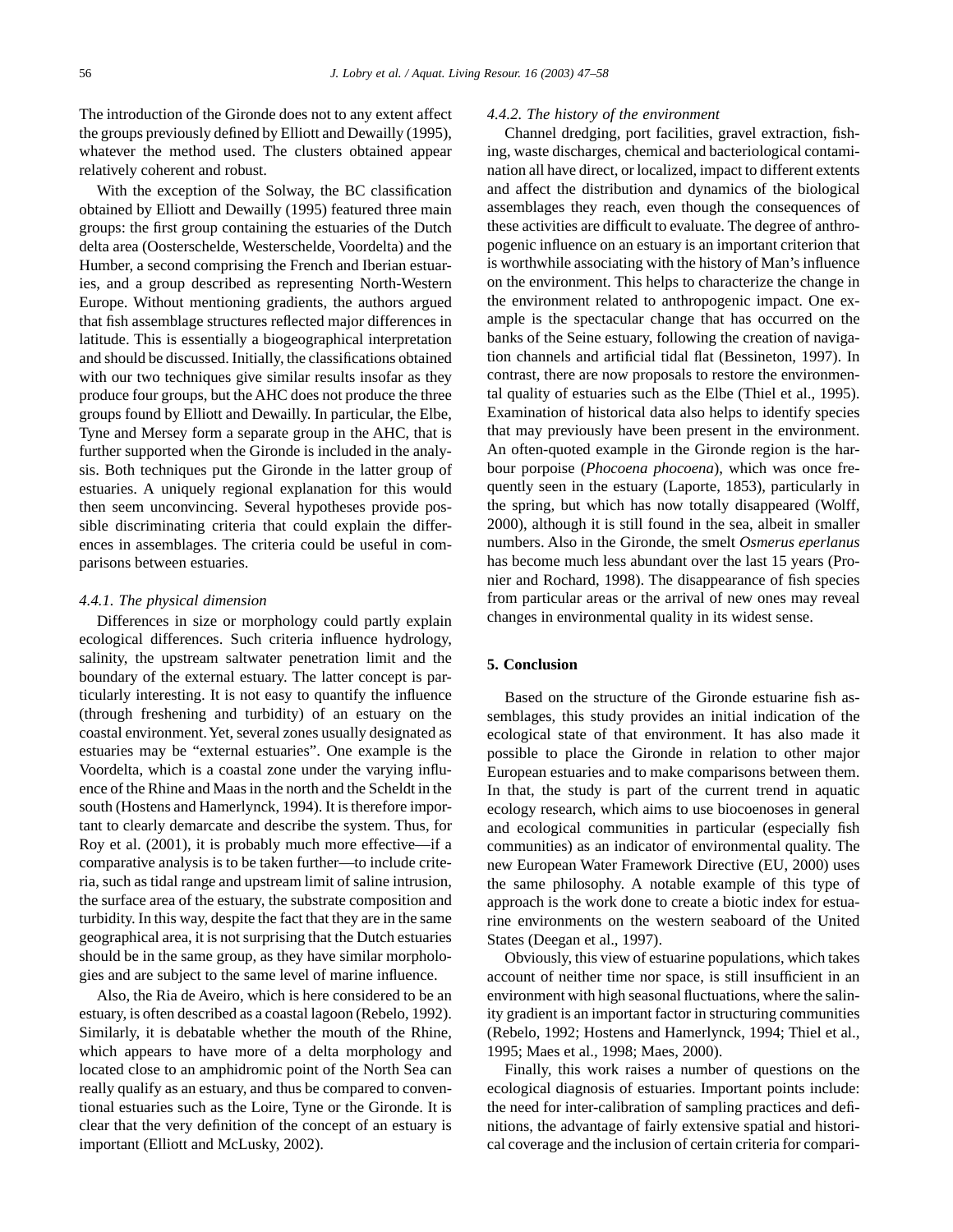sons (tidal range, salinity and especially the upstream limit of saline intrusion, surface area, substrate and turbidity and change resulting from anthropogenic influence). The implementation of the typologies for estuaries (or transitional waters) is being carried out under the European Water Framework Directive (EU, 2000). If this type of comparative diagnostics is to be undertaken more widely, it seems important to classify European estuaries according to their physical and morphological criteria, before establishing ecological comparisons similar to those that exist on other continents (Roy et al., 2001).

# **Acknowledgements**

We would like to thank Jean-François Bigot, Bernard Ballion, Christine Gazeau, Mario Lepage and all the other persons who took part in the different sampling campaigns. We wish to thank the support from EDF (The Blayais Nuclear Power Plant and Direction des études et des recherches, Département Environnement), the European Union LIFE programme and the Cemagref (Ecological State Programme, research grant "Estuaires: Typologie et évaluation de l'état écologique des milieux de transition de type estuarien à partir du cas de la Gironde") for supplying the data used in this study. The study is part of the ECOBAG programme. Finally, we thank Michael Elliott, Miran Aprahamian, and the anonymous referees who helped us to improve this article.

# **References**

- Albiges, C., Rochard, E., Elie, P., Boigontier, B., 1985. Etude de suivi halieutique de l'estuaire de la Gironde, 1984. Cemagref de Bordeaux, Div. ALA, EDF.
- Allen, G.P., 1972. Etude des processus sédimentaires dans l'estuaire de la Gironde. Dr Thesis, Université de Bordeaux I.
- Bachelet, G., Castel, J., Desprez, M., Marchand, J., 1997. Biocénose des milieux estuariens. In: Dauvin, J.C (Ed.), Les biocénoses marines et littorales françaises des côtes Atlantiques, Manche et mer du Nord : synthèse, menaces et perspectives. Laboratoire de Biologie des Invertébrés marins et Malacologie. Service du Patrimoine Naturel/IEGB/MNHN, Paris , pp. 130–140.
- Bauchot, M.L., Pras, A., 1980. Guide des poissons marins d'Europe. Delachaux et Niestlé, Lausanne, Paris.
- Bessineton, C., 1997. La création de vasières artificielles dans l'estuaire de la Seine. In: Auger, C., Verrel, J.L (Eds.), Les estuaires français : évolution naturelle et artificielle. IFREMER, Paris, pp. 111–121.
- Boigontier, B., Mounié, D., 1984. Contribution à la connaissance de la dynamique de la macrofaune bentho-démersale et pélagique en Gironde. Tentatives et difficultés pour relativiser l'impact mécanique d'une centrale nucléaire: Le Blayais (Gironde). Dr Thesis, ENSA, Toulouse.
- Cabral, H.N., Costa, M.J., Salgado, J.P., 2001. Does the Tagus estuary fish community reflect environmental changes? Clim. Res. 18, 119–126.
- Castel, J., 1993. Long-term distribution of zooplankton in the Gironde estuary and its relation with river flow and suspended matter. Cah. Biol. Mar. 34, 145–163.
- Dallot, S., 1998. Sampling properties of biodiversity indices. Océanis 24, 89–105.
- Deegan, L.A., Finn, J.T., Buonaccorsi, J., 1997. Development and validation of an estuarine biotic integrity index. Estuaries 20, 601–617.
- Dreux, P., 1986. Précis d'écologie. Presses universitaires de France, Paris.
- Elie, P., 1997. Restauration de l'esturgeon européen *Acipenser sturio*. Contrat Life rapport final du programme d'exécution. Cemagref, Bordeaux, n °24.
- Elie, P., Feunteun, E., Rigaud, C., 1990. The inshore brackish water domain of the French Atlantic coast: ecological functions for the exploited species-impact of physical development. Bull. Ecol. 21, 33–38.
- Elie, P., Rochard, E., 1994. Migration des civelles d'anguilles (*Anguilla anguilla* L.) dans les estuaires, modalités du phénomène et caractéristiques des individus. Bull. Fr. Pêche Piscic. 335, 81–98.
- Elliott, M., Dewailly, F., 1995. The structure and components of European estuarine fish assemblages. Neth. J. Aquat. Ecol. 29, 397–417.
- Elliott, M., Hemingway, K., 2002. Fishes in Estuaries. Blackwell, London.
- Elliott, M., McLusky, D.S., 2002. The need for definitions in understanding estuaries. Estuar. Coast. Shelf Sci 55, 815–827.
- EU, 2000. Parliament and Council Directive 2000/60/EC of 23rd October 2000. Official Journal Establishing a Framework for Community Action in the field of Water Policy PE-CONS 3639/1/00 REV 1 .
- Frontier, S., 1983. L'échantillonnage de la diversité spécifique. Stratégies d'échantillonnage en écologie. Masson, Les presses de l'université de Laval, Québec, pp. 416–436.
- Garrison, L.P., Link, J.S., 2000. Dietary guild structure of the fish community in the Northeast United States continental shelf ecosystem. Mar. Ecol. Prog. Ser. 202, 231–240.
- Gili, J.M., 2002. Towards a transitory or ephemeral key habitat concept. Trends Ecol. Evol. 17, 453.
- Hamerlynck, O., Hostens, K., 1994. Changes in the Fish Fauna of the Oosterschelde estuary: a 10-year time-series of Fyke catches. Hydrobiologia 283, 497–507.
- Hostens, K., Hamerlynck, O., 1994. The epimobile epifauna of the soft bottom in the subtidal Oosterschelde estuary: structure, function and impact of the storm surge barrier. Hydrobiologia 282/283, 479–496.
- Keith, P., Allardi, J., 2001. Atlas des poissons d'eau douce de France. Muséum National d'Histoire Naturelle, Paris.
- Laporte, E., 1853. Faune ichthyologique du département de la Gironde. Actes de la Société linnéenne de Bordeaux 19, 153–224.
- Latouche, C., Jouanneau, J.M., 1994. Etude de la dynamique de l'eau et des sédiments. In: Mauvais, J.L., Guillaud, J.F (Eds.), Livre blanc de l'estuaire de la Gironde. IFREMER, Agence de l'eau Adour-Garonne, Bordeaux, pp. 8–21.
- Legendre, L., Legendre, P., 1984. Ecologie numérique Tome 2 : La structure des données écologiques. Masson - Les presses de l'université de Laval, Québec.
- Link, J., 2002. Does food web theory work for marine ecosystems? Mar. Ecol. Prog. Ser. 230, 1–9.
- Maes, J., 2000. The structure of the fish community of the Zeeschelde estuary. Thesis, Leuven Katholeke Universiteit.
- Maes, J., Taillieu, A., Van Damme, P.A., Cottenie, K., Ollevier, F., 1998. Seasonal patterns in the fish and crustacean community of a turbid temperate estuary. Estuar. Coast. Shelf Sci. 47, 143–151 (Zeeschelde Estuary, Belgium) .
- Marchand, J., Elie, P., 1983. Contribution à l'étude des ressources benthodémersales de l'estuaire de la Loire : biologie et écologie des principales espèces. 3. Comité Scientifique pour l'Environnement de l'Estuaire de la Loire.
- Marshall, S., Elliott, M., 1998. Environmental influences on the fish assemblage of the Humber estuary, UK. Estuar. Coast. Shelf Sci. 46, 175–184.
- Mathieson, S., Cattrijsse, A., Costa, M.J., Drake, P., Elliott, M., Gardner, J., Marchand, J., 2000. Fish assemblages of European tidal marshes: a comparison based on species, families and functional guilds. Mar. Ecol. Prog. Ser. 204, 225–242.
- Maurice, L., 1994. La qualité des eaux de l'estuaire. In: Mauvais, J.L., Guillaud, J.F (Eds.), Livre blanc de l'estuaire de la Gironde, IFREMER, pp. 32–45 Agence de l'eau Adour-Garonne.